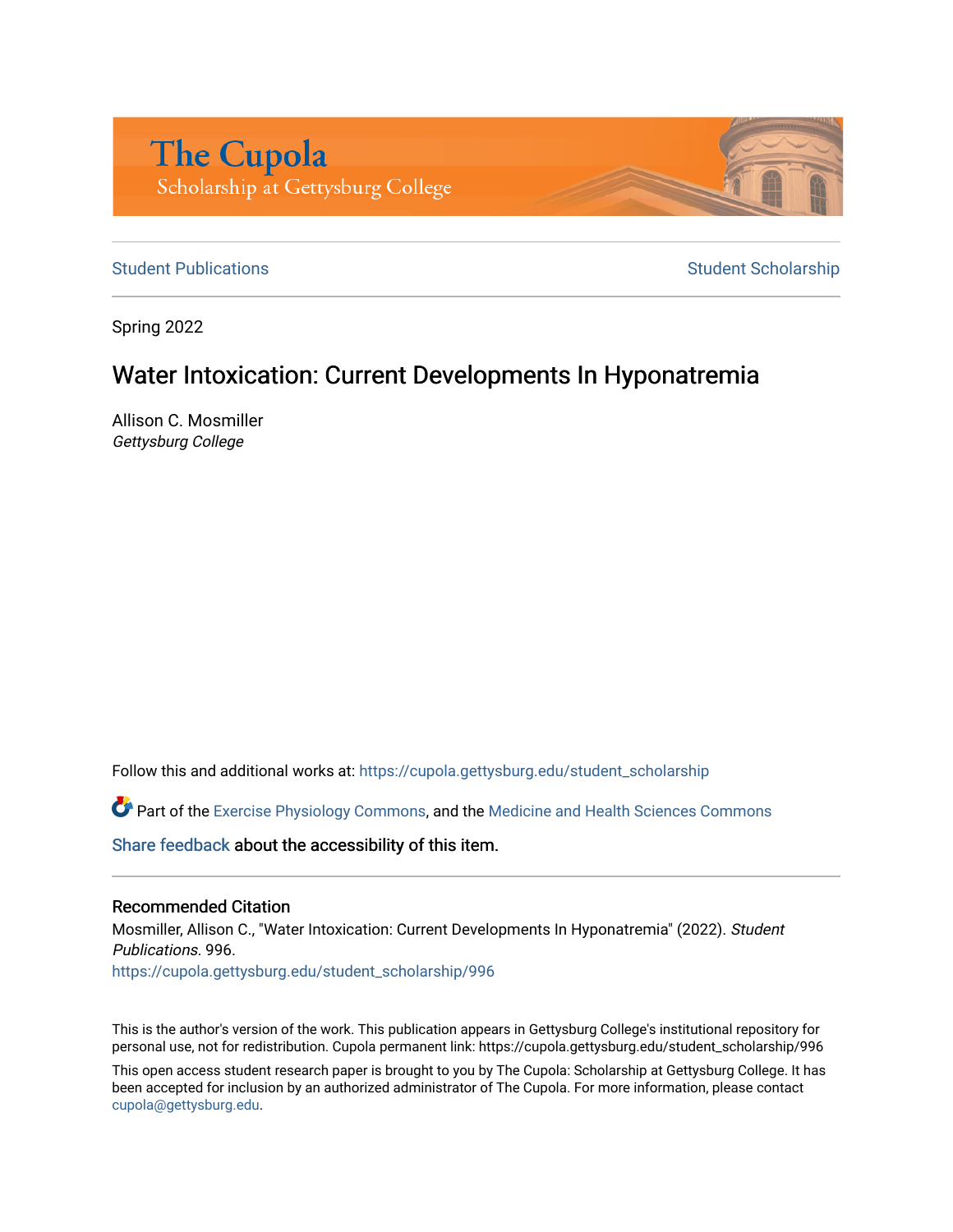# Water Intoxication: Current Developments In Hyponatremia

# **Abstract**

This paper is a review of recent research on the subject of exercise-associated hyponatremia. Hyponatremia is notoriously difficult to diagnose and to treat due to its general symptoms and required specificity in diagnosis in order to assign appropriate treatment. If left untreated, Hyponatremia can result in the development of complications like cerebral edema, seizures, coma, and sometimes death. The pathogenesis of hyponatremia includes multiple proposed mechanisms, including overconsumption of hypotonic fluids, inappropriate release of antidiuretic hormone, inefficiency of fluid filtration by the kidneys, redirection of fluid into intestinal lumen, and activation of the renin-angiotensin-aldosterone system. Signs and symptoms of hyponatremia typically consist of dizziness, fatigue, irritability, generalized weakness, headache, nausea, and decreased urine output. More severe cases can result in presentation of excess thirst, general malaise, fatigue, headache, and vomiting. Timely treatment of hyponatremia is extremely important, and universal diagnosis techniques and treatment methods are still debated.

# Keywords

Hyponatremia, exercise, water, sodium

# **Disciplines**

Exercise Physiology | Medicine and Health Sciences | Physiology

# **Comments**

Written for HS 319: Environmental Physiology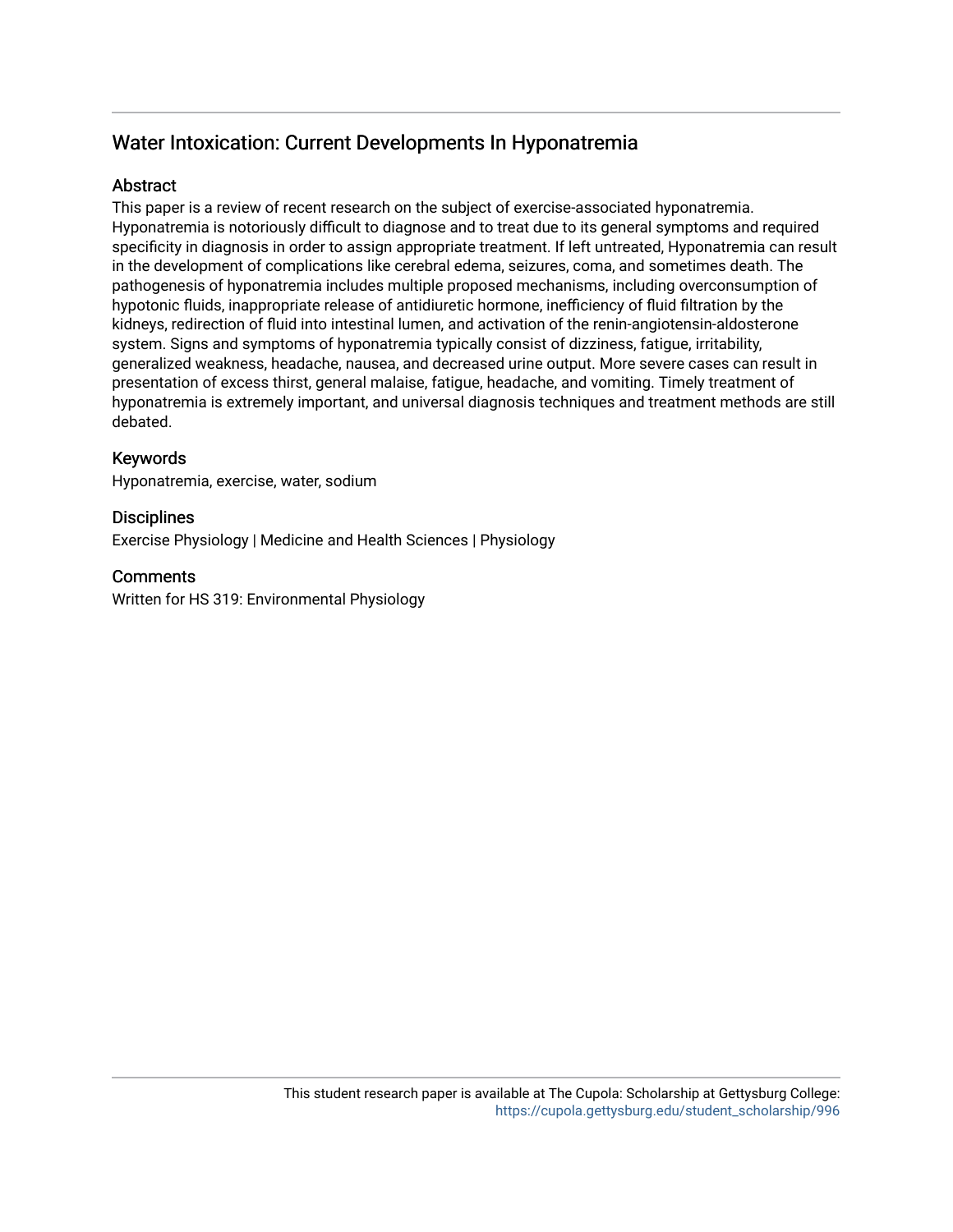Water Intoxication: Current Developments in Hyponatremia Allie Mosmiller Dr. Drury HS 319 April 25, 2022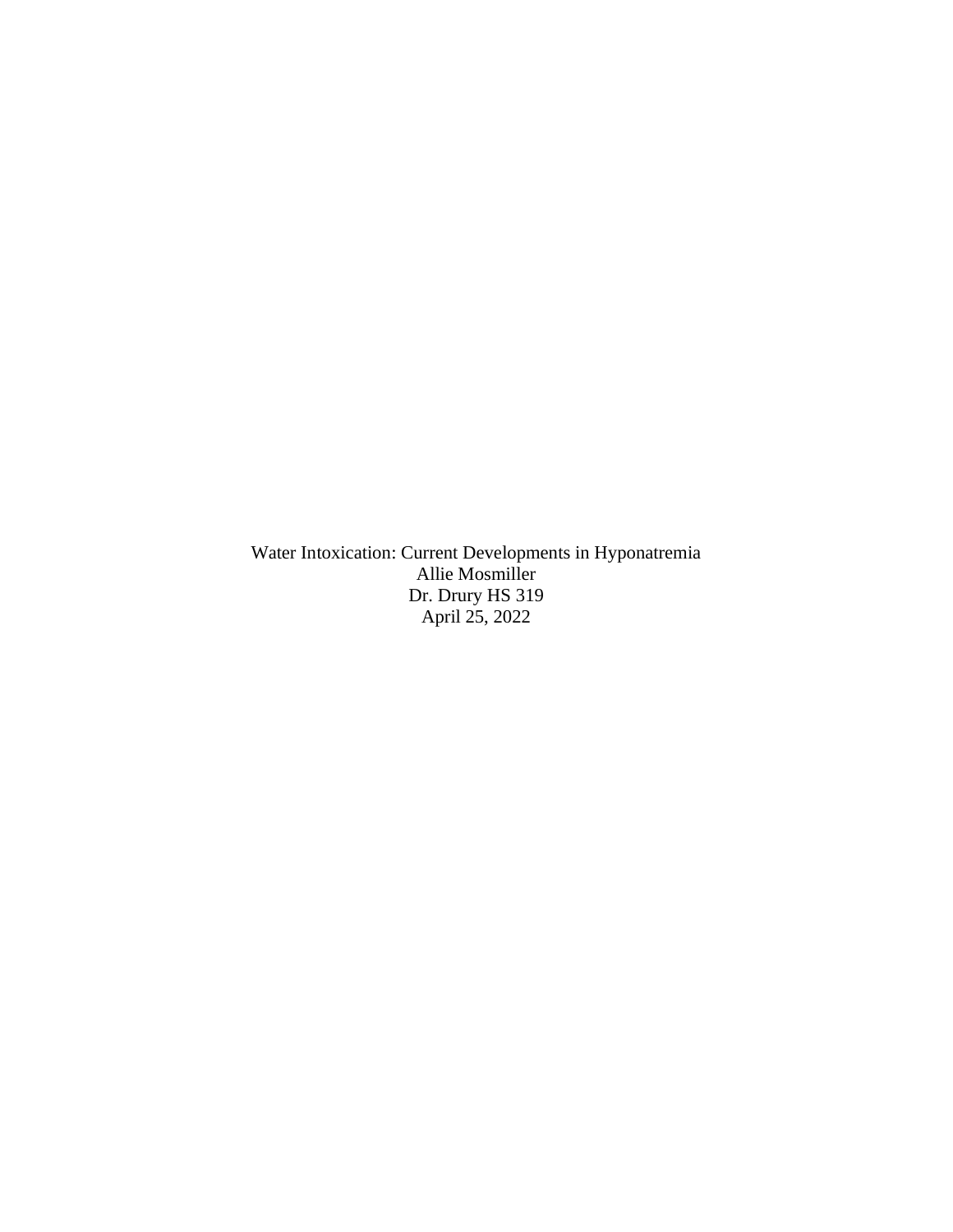#### **Introduction**

Exercise-associated hyponatremia is a common electrolyte imbalance where plasma sodium levels drop below 135 mmol/L within or up to 48 hours after physical activity (Buck et al., 2021). The condition was first introduced in the 1980s and was associated with endurance athletes, but recently has been discovered in many physically demanding activities (Hew-Butler et al., 2017). In 2014, two football players died from low plasma sodium levels, bringing awareness to the dangers of hyponatremia in all athletes (McDermott et al., 2017). A study in 2017 stated that up to 20% of distance athletes had developed hyponatremia, but that is likely an underestimate when applied to the general population. It is anticipated that incidence reporting is inaccurate since diagnosis of hyponatremia is only possible with clinical urinalysis and blood testing. Asymptomatic individuals typically do not seek clinical assistance, often going undiagnosed. This indicates that hyponatremia is much more common than previously thought (Rosner, 2019). Differential diagnosis in pre-hospital settings is made increasingly difficult by mild to moderate symptoms being similar to those of heat related illnesses like heat exhaustion and heat stroke (Buck et al., 2021). Because of this difficulty, and the highly specific treatment dependent on diagnosis, hyponatremia has been thoroughly studied to determine how best to identify and treat it. Without treatment, hyponatremia can result in fatal physiological consequences such as cerebral edema, seizures, coma, and even death. It is important to understand the mechanisms behind the development of hyponatremia in order to enact appropriate prevention and treatment measures.

#### **Etiology**

At the Third International Exercise-Associated Hyponatremia Consensus Development Conference pathogenesis of exercise-associated hyponatremia was determined to be mainly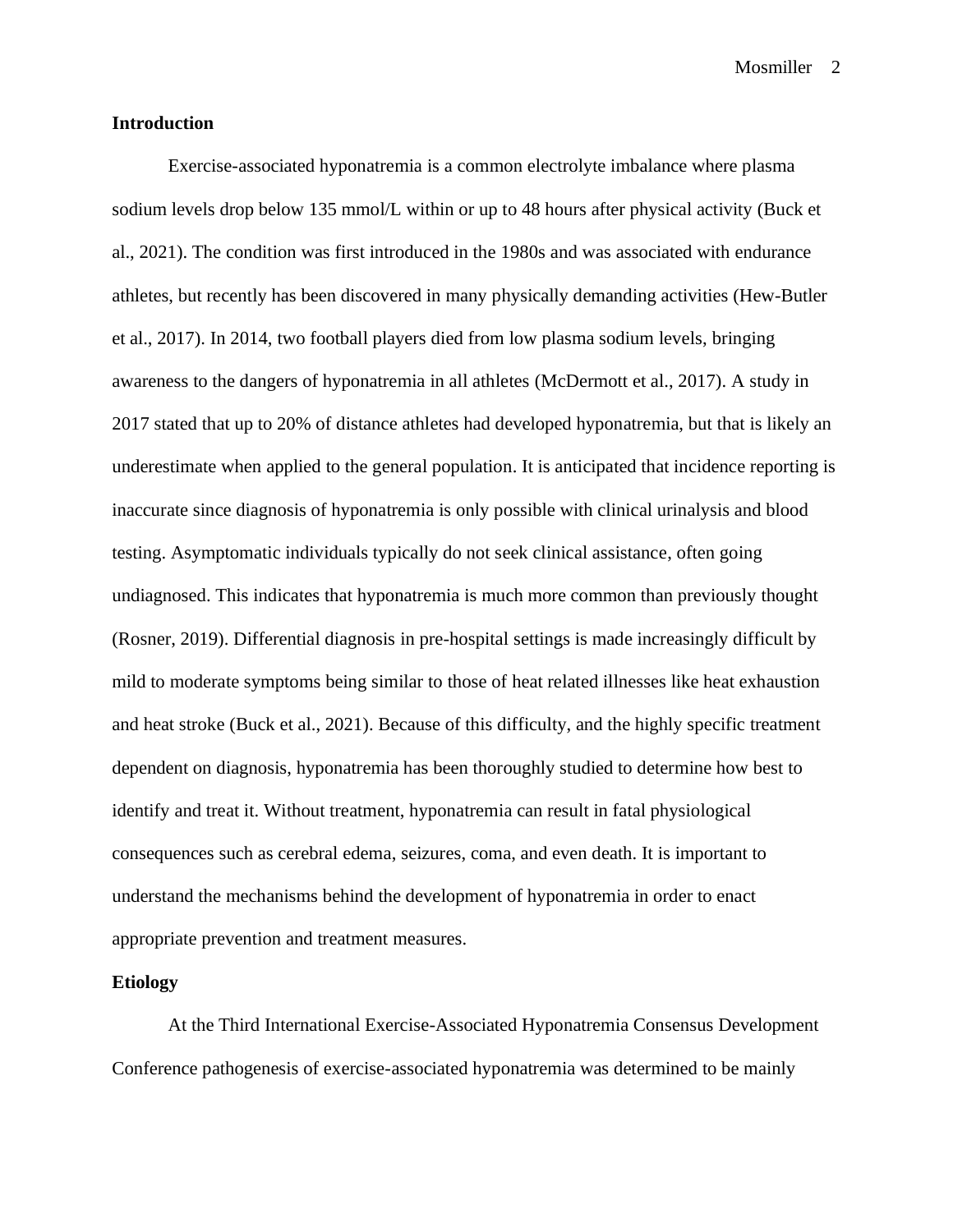caused by the overconsumption of hypotonic fluids as well as the inappropriate release of antidiuretic hormone (Hew-Butler et al., 2015). However, in a study observing participants in a New Zealand Ironman triathlon, five subjects developed hyponatremia with moderate water consumption, suggesting that there are other components involved in its development. Speedy et al. defines excessive fluid intake as more than 750 mL during prolonged exercise (2008). In short term exercise, fluid intake is often balanced by water loss. This includes sweating, gastrointestinal and respiratory (insensible) water loss, and urination. Excessive fluid intake is typically a result of lack of education on appropriate hydration practices as well as incorrect suggestions to have the highest intake of fluid possible in order to maintain hydration. This inappropriate consumption is often measured by weight gain after exercise (Rosner, 2019). With appropriate hydration, athletes should experience a consistent or slight decrease in weight from the beginning of exercise due to the balance of fluid gain with fluid loss. Cases where athletes show an increase in weight after exercise correlate with cases of hyponatremia. Endurance athletes are particularly susceptible to hyponatremic events due to their prolonged exertion times in which they are more likely to have excessive intake in fluids as well as diminished opportunities to relieve themselves, leading to increased water content in the body (Hew-Butler et al., 2017).

Acute hyponatremia can occur when the kidneys can no longer maintain water elimination and electrolyte reabsorption alongside high water intake, or due to unnecessary release of ADH (Kheetan et al., 2021). Sodium regulation in the body is highly affected by concentrations of the ion in different compartments. Hyponatremia is typically identified through low plasma sodium levels, and if these levels reach certain severity, it can lead to cell lysis, tissue damage, and sometimes death. In normal physiological ranges, sodium levels exist in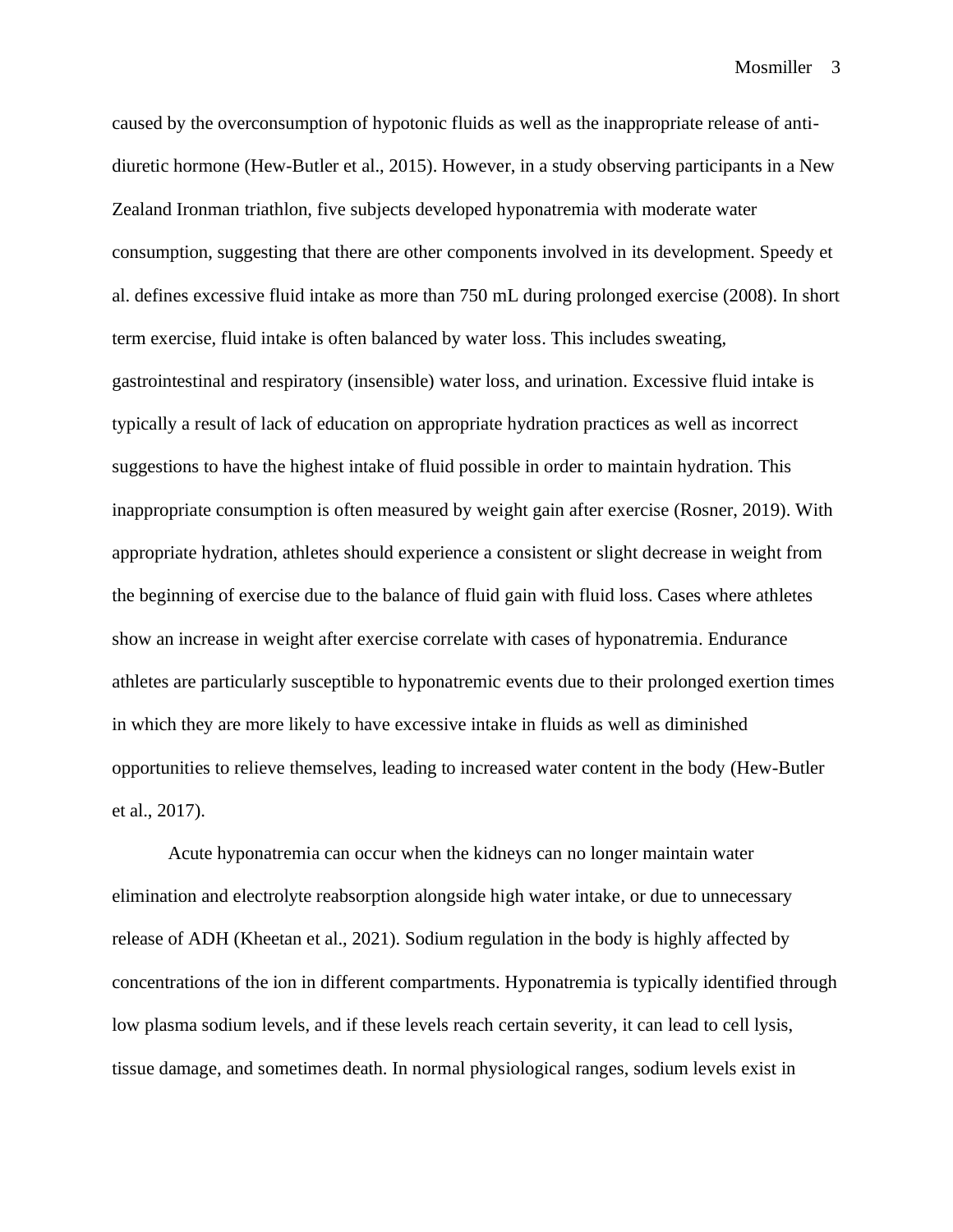higher concentrations in the extracellular space, largely maintained by  $Na^+/K^+$ -ATPase, or the sodium potassium pump. Receptors that signal effectors of sodium balance are osmoreceptors located in the hypothalamic neurons (Sterns, 2015). When activated, these osmoreceptors trigger the release of arginine vasopressin, or anti-diuretic hormone (ADH) that increases reabsorption of fluid from the kidneys. Urine is maximally concentrated when sodium plasma levels decrease to 145 mmol per liter, however in normal osmoregulation, thirst signals from the hypothalamus and ADH secretion are inhibited once sodium plasma falls below 135 mmol per liter (Sterns, 2015). The maximum rate at which the kidneys can filter fluid is approximately 12-15 ml/min-1 (Kheetan et al., 2021). Once this rate has been reached, one theory of fluid redirection is accumulation of the unfiltered fluid within the intestine. This fluid buildup within the lumen of the intestine would cause an osmotic gradient of sodium ions, encouraging them to move from the extracellular fluid into the intestine, eventually resulting in hyponatremia. There has been some discrepancy in this theory in ultra-distance compared to ultra-marathon athletes in that the former was found to have elevated post-exercise plasma sodium levels, indicating that there was decreased movement of fluid out of the extracellular space (Kheetan et al., 2021).

In some cases, including non-exercise related hyponatremia, the inappropriate release of arginine vasopressin (AVP) or ADH plays a large role in severity and development of the condition. The normal pathway for AVP release is when arterial baroreceptors detect a decrease in blood volume, leading to release from the posterior pituitary and increased fluid retention from kidney distal tubules (Burst, 2019). This would typically also be accompanied by increased sodium reabsorption due to newly established osmotic gradients and aldosterone release, preventing the development of sodium imbalance. In exercise related cases, ADH is not suppressed as it typically is in the presence of low plasma osmolality due to non-specific stress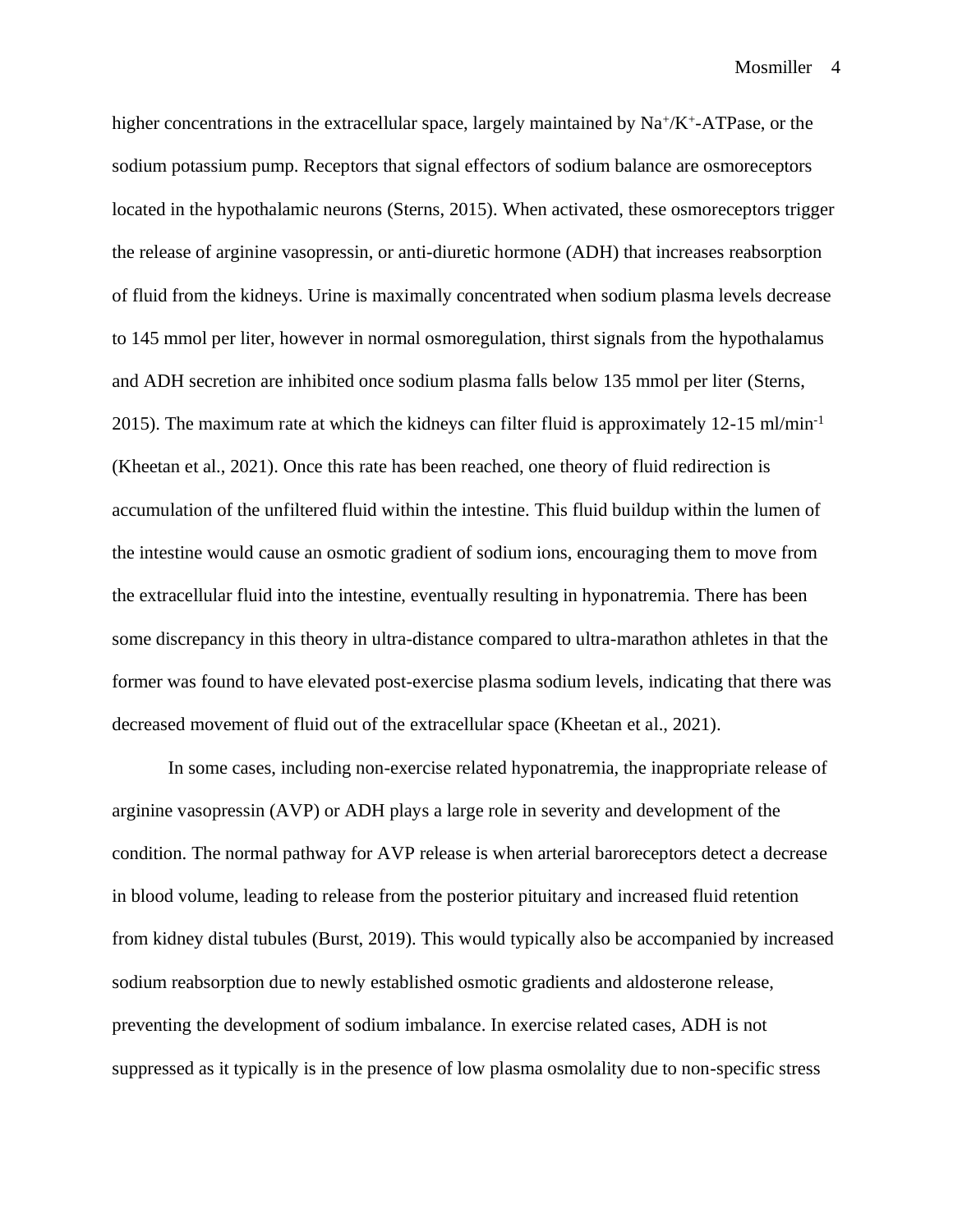that typically accompanies exercise. These stressors can include exercise-associated activation of the sympathetic nervous system, nausea, vomiting, hypoglycemia, heat exposure, and medication use (Hew-Butler et al., 2017). Another theory for ADH release during exercise was evaluated in a study showing a correlation between inerleukin-6 (IL-6), an inflammatory cytokine that has been found to increase during exercise due to its function in mobilization of energy sources as well as muscle breakdown, and increased ADH levels (Hew-Butler et al., 2017).

Contributions to the development of hyponatremia through the loss of sodium via sweat and urine is currently under debate. While sweat does contribute to sodium loss to some extent, most studies are done on highly trained individuals who have developed efficient sweating with minimal sodium loss. This is indicative that in trained individuals, diluted sweat may help prevent hyponatremia by removing hypotonic fluid from the body and possibly equalizing sodium fluid balance (Sterns, 2015). This may indicate that untrained individuals are more susceptible to developing the condition due to higher sodium content in their sweat in addition to decreased knowledge of proper hydration methods. Recent research suggests that bones, skin, and cartilage may be utilized as a sodium reservoir during hyponatremic events. Studies have shown that bone density is directly proportional with changes in plasma sodium concentration throughout endurance exercise (Sterns, 2015). Cartilage has especially high concentrations in order to recruit high fluid pressures to facilitate cushioning during forceful movements and support anatomical structures (Sterns, 2015). In athletes that develop hyponatremia, it's predicted that there is a decreased ability to utilize these non-osmotically active stores, or that sodium is in fact moving into them, decreasing extracellular concentrations (Hew-Butler et al., 2017).

Sympathetic nervous system activation and its initiation of the renin-angiotensinaldosterone system (RAAS) during endurance exercise should also be considered as a contributor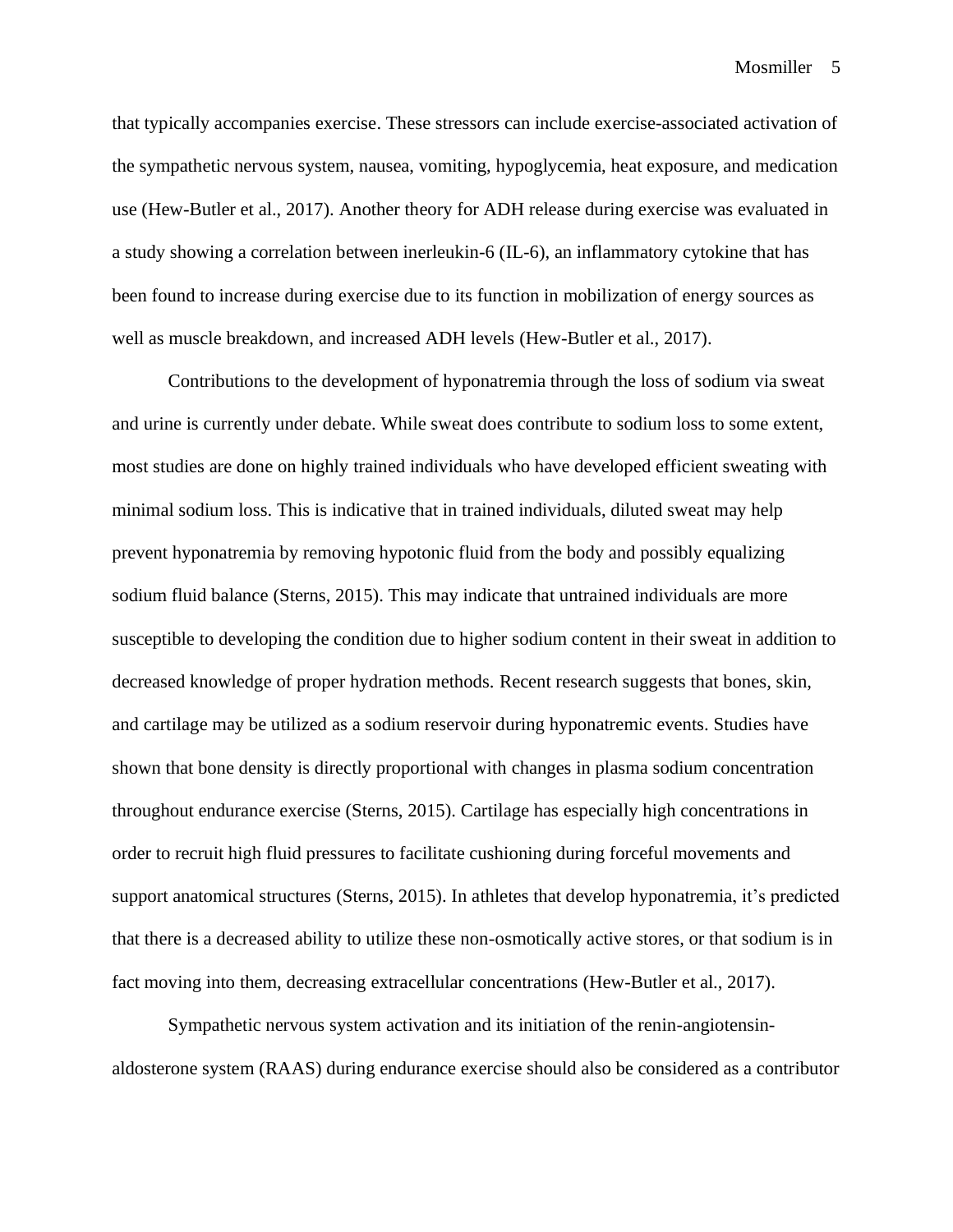to hyponatremia. This system is typically activated to increase blood volume via increasing water retention, and is consistent in the maintenance of blood volume during exercise (Hew-Butler et al., 2017). The increased water retention is mediated by angiotensin II and aldosterone, which increase water and sodium reabsorption in the proximal kidney tubule. If there are not sufficient plasma sodium levels prior to exercise, this increase in water retention could be a significant player in the development of hyponatremia. The RAAS system has multiple actions to increase blood volume, including signaling the hypothalamus to increase thirst. This activation may play a role in the increase in thirst experienced during exercise that leads to overhydration.

The greatest risk of hyponatremia that can result in death is cerebral edema. In more severe cases, hyponatremia symptoms often include confusion, delirium, weakness, altered mental status, or even seizures, which all indicate central nervous system dysfunction (Kheetan et al., 2021). What leaves the brain more susceptible to damage than other tissues is the anatomical difference of its capillaries, whose anatomical properties form the blood brain barrier, inhibiting easy diffusion of certain solutes (Kheetan et al., 2021). When extracellular levels of sodium drop below that of intracellular compartments, water moves along down its concentration gradient into cells, leading to swelling. The primary response to avoid brain swelling associated with hyponatremia is the shift of fluid from the brain to cerebrospinal fluid and eventually to peripheral vessels. If conditions do not improve, the body begins to decrease intracellular ion concentration to avoid cellular swelling (Kheetan et al., 2021). This ion decrease can lead to disruption of neuron function, contributing to the altered mental status that some patients experience. Brain cells also avoid cellular swelling through the rapid movement of electrolytes and the slower movement of organic osmolytes in order to maintain intracellular and extracellular osmolality (Sterns, 2018). Unfortunately, these response mechanisms only occur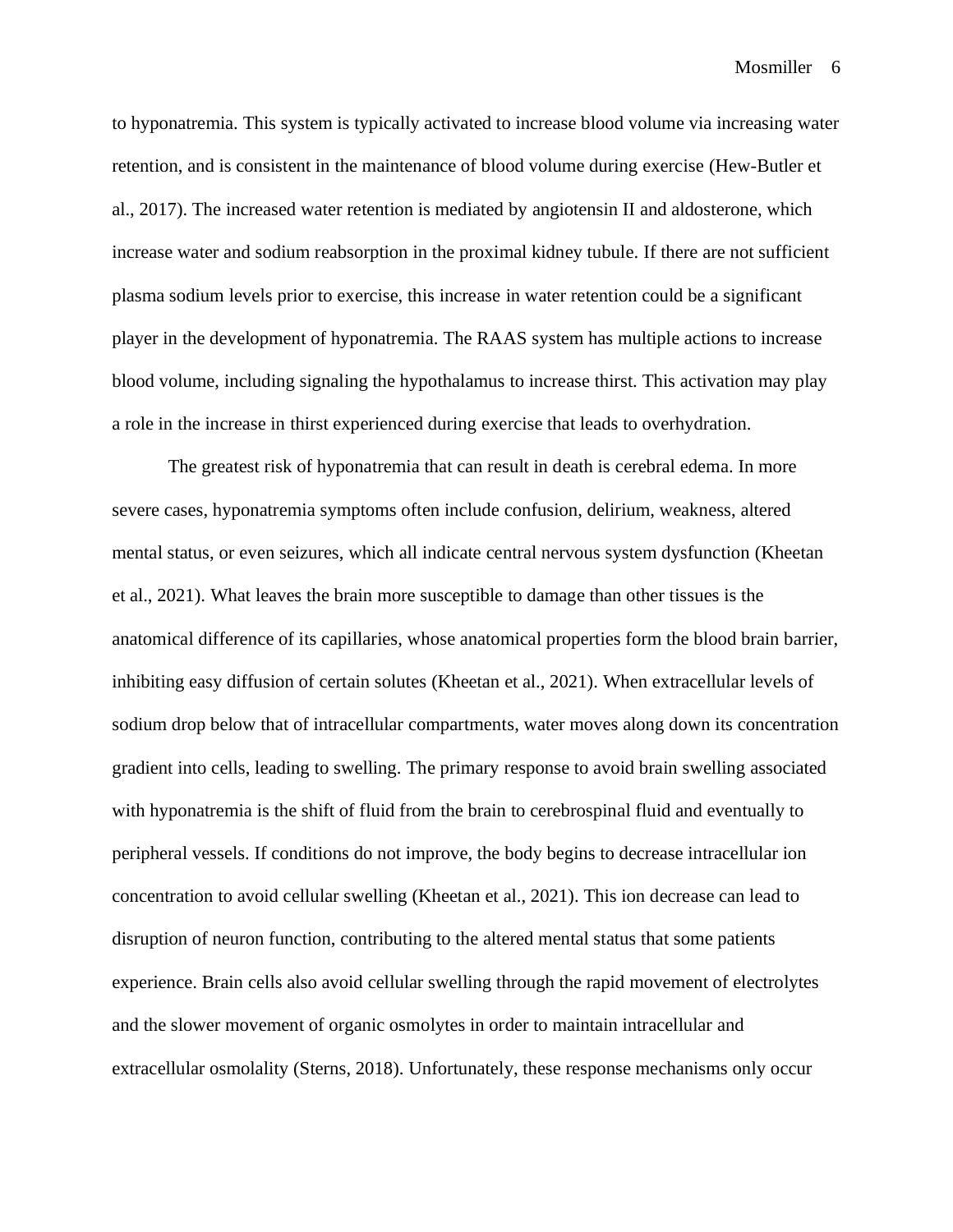after the system has reached a upper limit of tolerance or over long periods of time, giving time for edema to develop to concerning levels (Knechtle et al., 2019).

#### **Signs and Symptoms of Hyponatremia**

Hyponatremia is notoriously difficult to diagnose in the prehospital setting due to its general cognitive and physical symptoms. Primary care providers should consider exerciseassociated hyponatremia as the origin of complaint in patients that present with symptoms during or within 24 to 48 hours of high intensity exercise, especially if the event lasted over 2 hours (Buck et al., 2021). In the past, exercise-associated hyponatremia was typically correlated with long duration activities like endurance running or triathlons, but more activities have been found to have risk of development of hyponatremia such as hiking, kayaking, climbing, and biking (Rosner, 2019). Mild symptoms include dizziness, fatigue, irritability, generalized weakness, headache, nausea, and decreased urine output. Initial symptoms like thirst, general malaise, fatigue, headache, and vomiting are identical to that of severe dehydration, making diagnosis more difficult. It is not until more severe symptoms develop that hyponatremia is able to be identified outside of the hospital setting (McDermott et al., 2017). Severe symptoms indicate a higher level of cognitive dysfunction and damage, including altered mental status, vomiting, dyspnea, pulmonary edema, unconsciousness, seizure, coma, or death (Armstrong, 2021). A differential diagnosis is aided by the lack of symptoms indicating dehydration, such as dry mucous membranes, orthostatic hypotension, and high core temperature (Rosner, 2019). Mild cases of hyponatremia can primarily present as asymptomatic, but signs such as slight hyperthermia, tachycardia, flushing of the skin, diaphoresis, and lethargy may be signs of low sodium levels. Providers should abstain from administering fluid until a comprehensive blood test can be performed (Buck et al., 2021).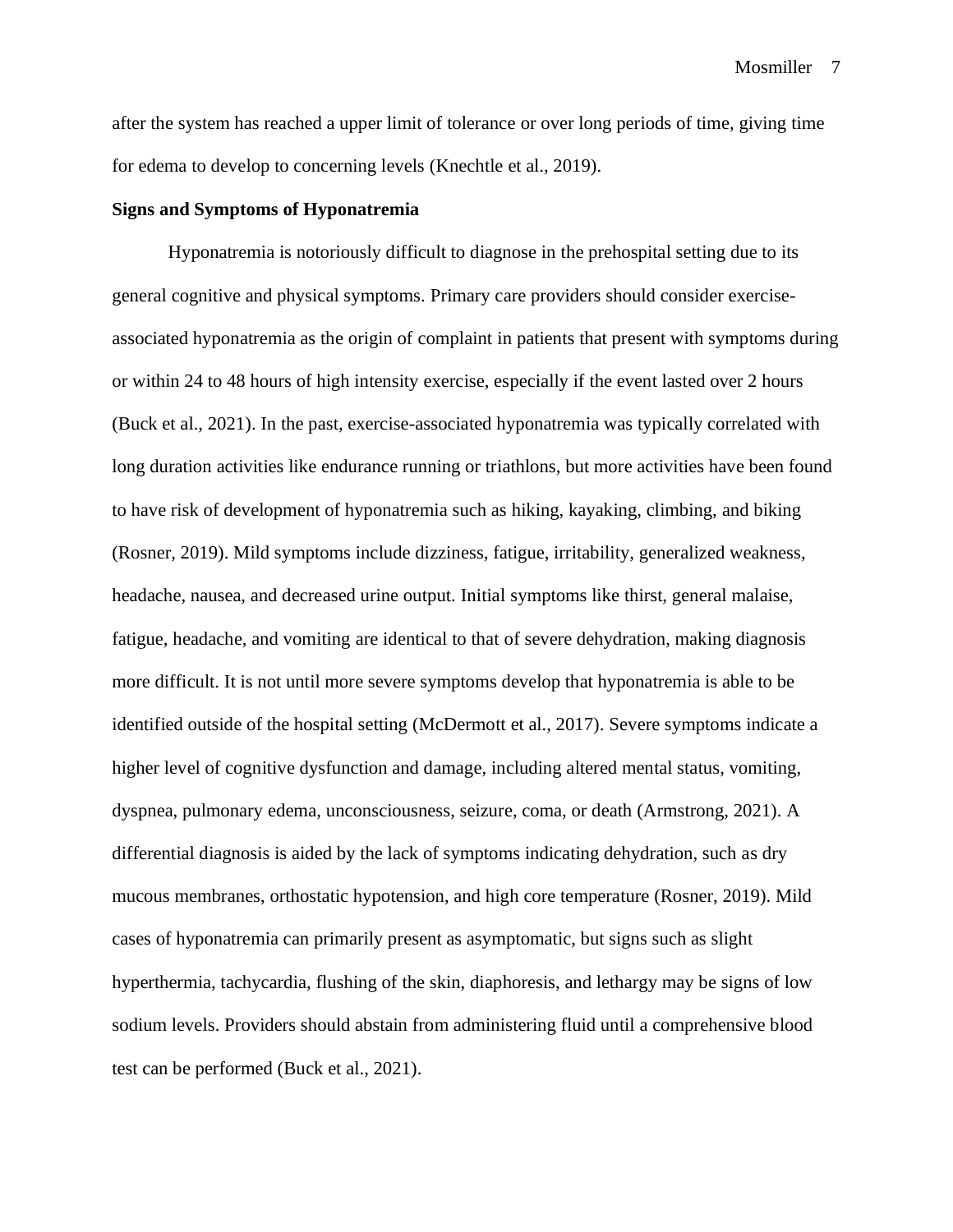#### **Diagnosis and Treatment**

Diagnosis and treatment for acute hyponatremia has developed to defined pre-hospital and clinical procedures. Historically, there have been risks in the treatment of hyponatremia involved in misdiagnosis and administration of hypotonic saline, which further decreases plasma sodium concentration, as well as rapid treatment resulting in the complication of osmotic demyelination syndrome (Sterns, 2018). These risks make accurate diagnosis crucial in determining appropriate treatment.

#### *Prehospital Diagnosis and Treatment*

It is important to recognize symptoms in the pre-hospital setting in order to avoid the administration of hypotonic saline, which will aggravate symptoms and significantly increase the progression of the condition. Since symptoms of mild hyponatremia are subtle and can often be mistaken for other conditions like heat exhaustion or dehydration, it is important to obtain a thorough initial assessment. Proper hydration allows the body to optimally thermoregulate, allowing temperature to be used as a diagnostic tool (McDermott et al., 2017). While a rectal temperature achieves the most accurate measurement of core temperature, it is often uncomfortable for the patient in the prehospital setting, so an oral or axillary temperature should be obtained to differentiate hyponatremia from heat illnesses like heat exhaustion and heatstroke (Buck et al., 2021). If within the scope of care, a 100 mL bolus of hypertonic saline should be administered orally or intravenously if there is a presence of neurological symptoms which indicate severe hyponatremia. If hypertonic saline is unavailable, clinical medical attention is temporarily unavailable, and the patient is neurologically stable, it's recommended the patient consume food or fluid with high sodium concentration until onset of urination (Rosner, 2019).

# *Clinical Diagnosis and Treatment*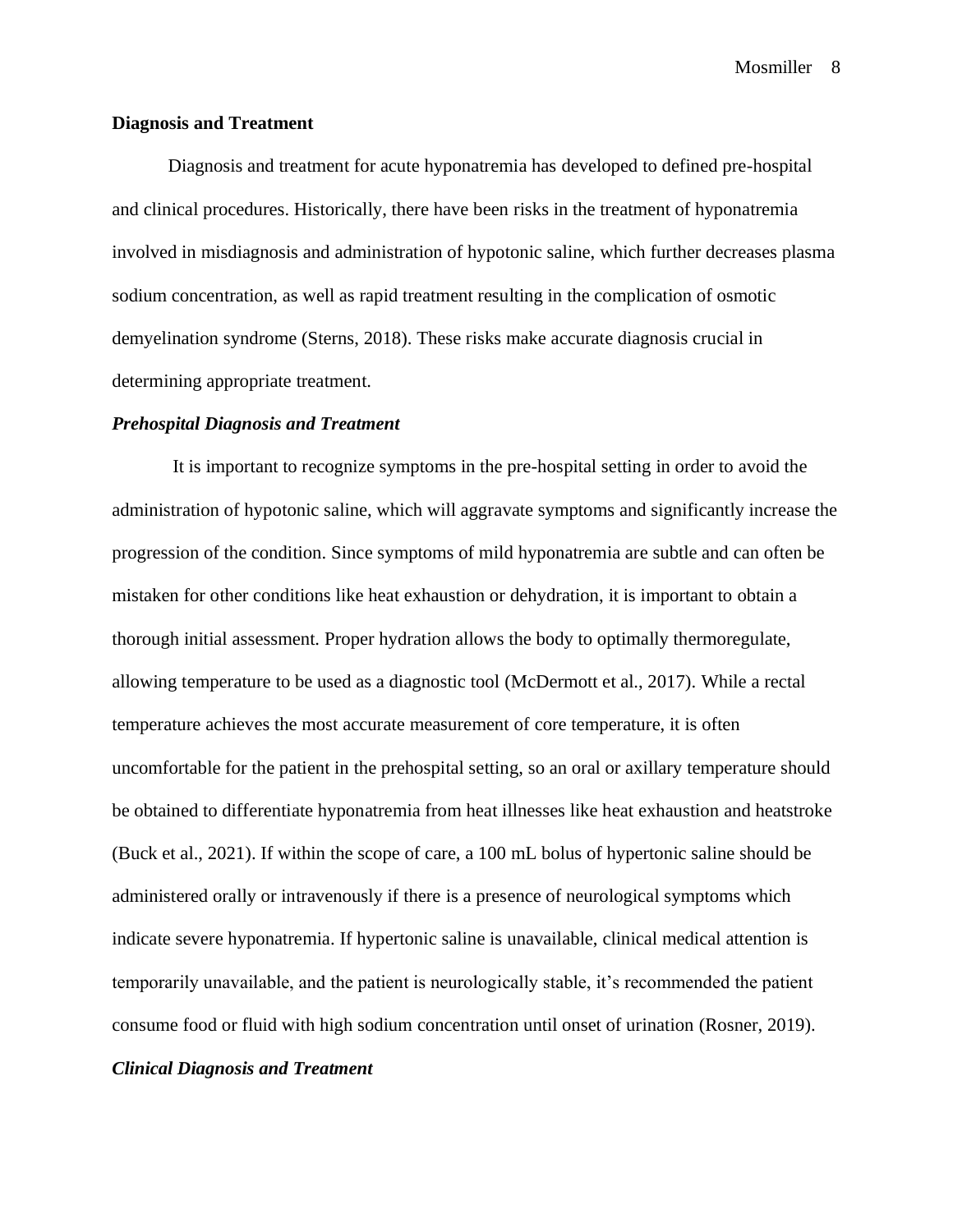In hospital settings, adequate testing is required to determine the level of severity of hyponatremia in order to prescribe the correct treatment. New classifications of hyponatremia subtypes have been developed by major organizations in the US in Europe. Moderate hyponatremia is defined as 125-129 mmol/L of serum sodium, and severe hyponatremia is defined as less than 125 mmol/L (Hoorn & Zietse, 2017). Initial testing should determine whether the patient has hypotonic or non-hypotonic hyponatremia. Exercise associated hyponatremia typically falls under hypotonic hyponatremia, whereas non-hypotonic hyponatremia can be caused by hyperglycemia, administration of mannitol, or hypertonic radiocontrast (Hoorn & Zietse, 2017). Hypotonic hyponatremia has been further divided into hypovolemic, euvolemic, and hypervolemic hyponatremia. Hypovolemic and euvolemic are difficult to distinguish from each other upon physical examination, whereas hypervolemic hyponatremia is often accompanied by symptoms such as edema or ascites depending on the severity (Hoorn & Zietse, 2017). Testing should include urine osmolality, urine sodium levels, urine output, fractional uric acid excretion, and plasma copeptin concentration. Copeptin is an ADH prohormone that can be measured easily to indicate levels of ADH release, and may bring light to the inappropriate release of the hormone (Hoorn & Zietse, 2017). Priority in testing should be taken by urine osmolality and urine sodium due to evidence showing better diagnostic performance when considering these variables over volume status (Hoorn & Zietse, 2017). Differentiation of hypovolemic hyponatremia and hypervolemic hyponatremia can be found in evaluation of urine sodium levels since the kidneys will react to changes in blood volume. A urine sodium value of 30 mmol/L or below can be defined as hypovolemic hyponatremia.

Those with lower sodium levels around 120 mEq/L or less of serum sodium concentrations upon hospitalization are at lower risk of rapid correction complications (Sterns,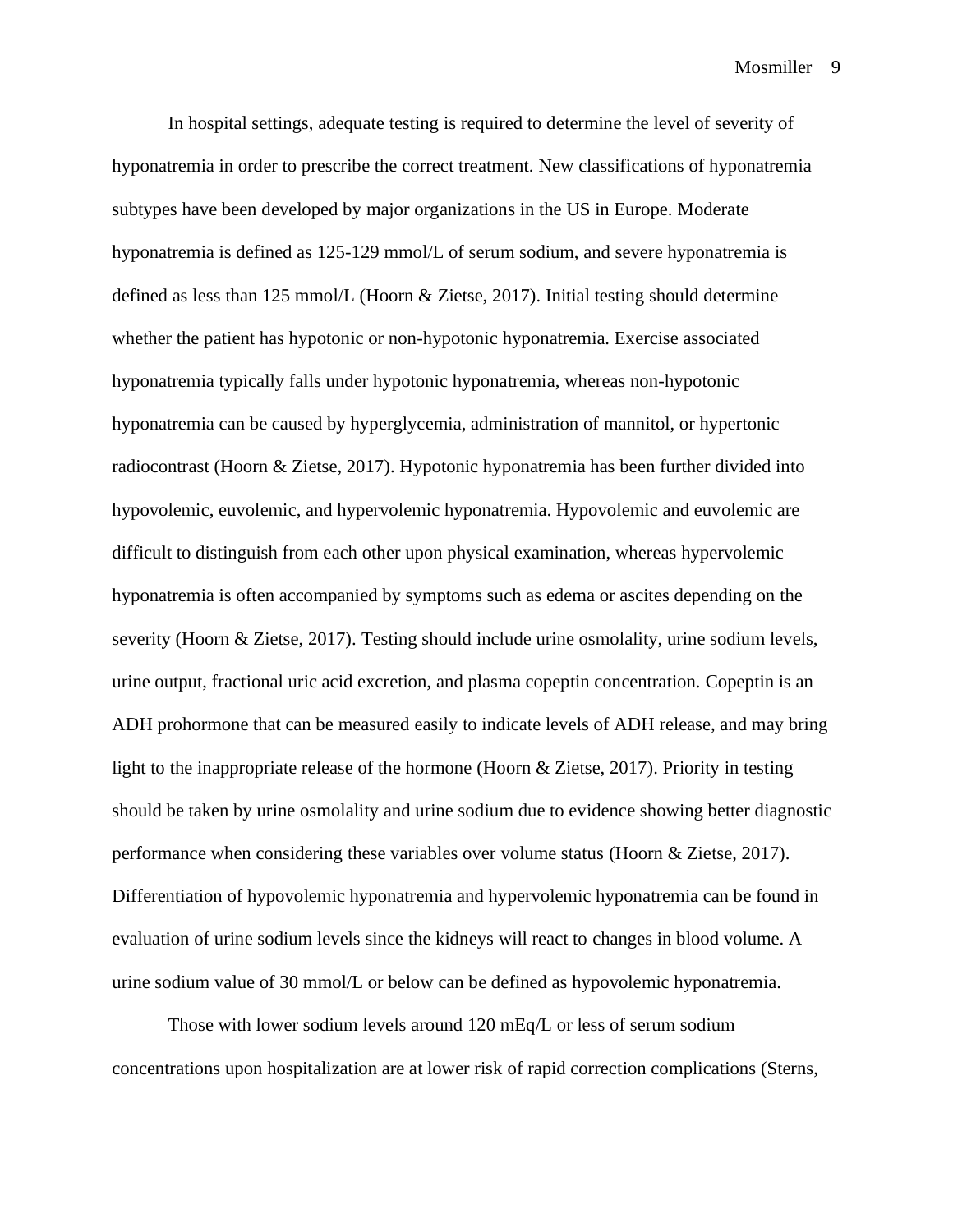2018). Presentation of less severe hyponatremia in patients is indicative of higher risk for developing osmotic demyelination syndrome. Osmotic demyelination is often found in patients with serum sodium concentrations equaling <115 mEq/L, and results from overcorrection of hyponatremia (Tandukar et al., 2021). Osmotic demyelination occurs when the brain has responded to low levels of sodium by the movement of organic osmolytes into the extracellular space to avoid cellular swelling and lysis. The movement of these osmolytes out of the cell disrupts their function in production, function, and maintenance of oligodendrocytes, which produce the neuron's myelin sheaths. These myelin sheaths allow for increased action potential velocity and high efficiency of neuroglial communication, neuronal excitability, and neurotransmission. When the function of the oligodendrocytes is disrupted, destruction of the oligodendrocytes and myelin sheaths occurs, resulting in presentation of neurological symptoms associated with osmotic demyelination syndrome (Tandukar et al., 2021). While patients who have more severe hyponatremia are at less of a risk of developing complications due to overcorrection, compared to mild hyponatremia, more severe versions of the condition are correlated to higher mortality rates (Turkmen et al., 2021). It is important to determine how much treatment is appropriate due to the high sensitivity of cerebral tissues to changes in osmolality. Some case studies suggest that rapid correction of 4-6 mEq/L prevents the development of hyponatremic seizures, and administration of hypertonic saline to raise serum sodium concentrations by 5 mEq/L has been used to prevent cerebral edema by increasing extracellular osmolality (Sterns, 2018). To avoid osmotic demyelination, relowering sodium plasma levels within physiologically normal ranges within 12 hours of rapid treatment should be considered. Physicians should be wary of symptoms appearing 1-7 days after treatment including seizures, behavioral disturbances, swallowing disfunction, paralysis, or movement disorders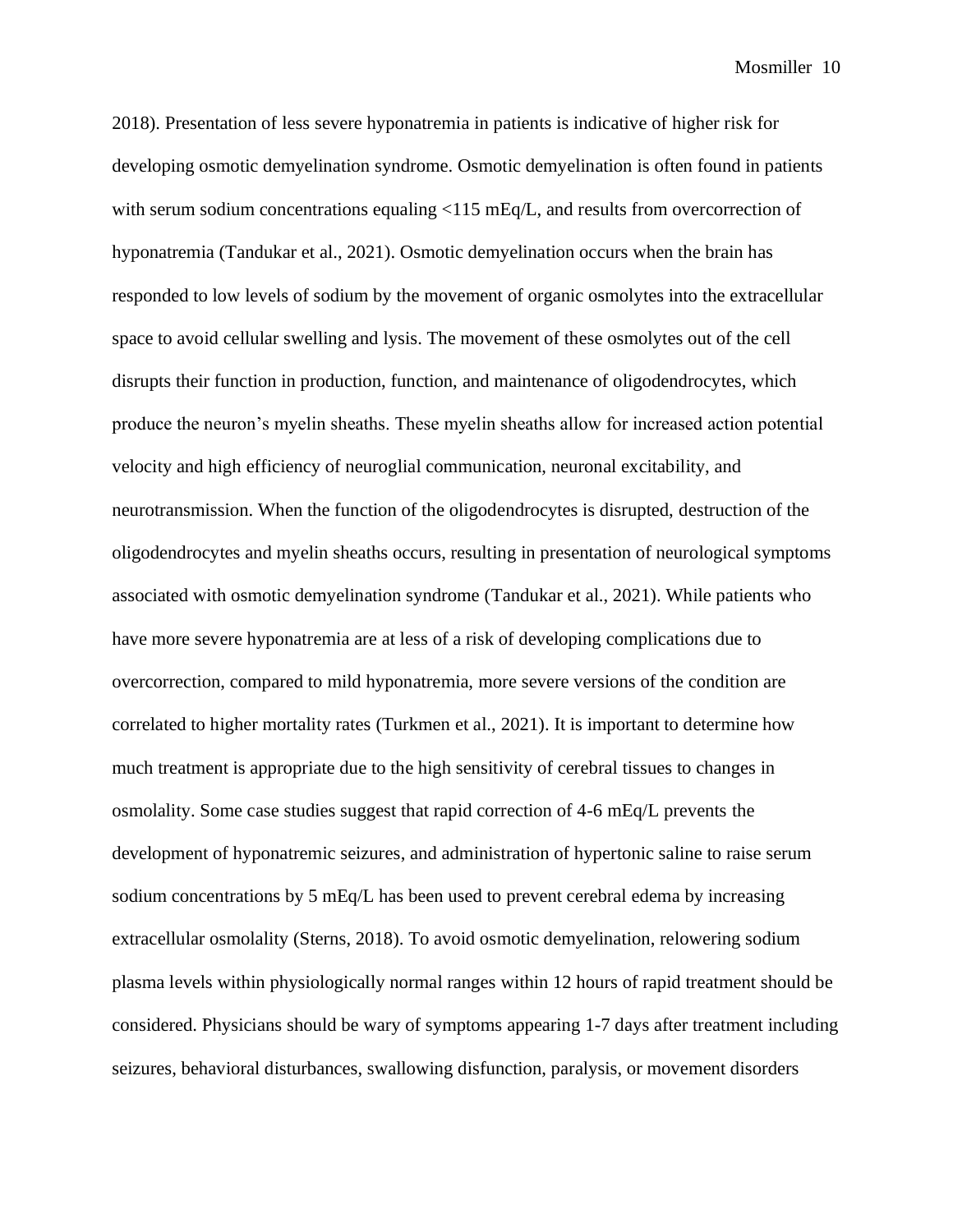(Sterns, 2018). In hospital treatment should include a bolus of 100 mL of 3% NaCl hypertonic saline either intravenously or orally with the goal to raise serum sodium concentrations by 4-5 mm/L or until neurological symptoms are resolved (Buck et al., 2021). In severe cases, it is not uncommon for a second bolus of hypertonic saline to be administered, however this significantly increases the risk of overcorrection complications. New suggestions include careful monitoring of symptoms and serum sodium levels with high caution during administration of a second bolus, as well as a possible decrease in bolus volume (Chifu et al., 2021).

#### **Prevention**

Individuals who are at higher risk of developing hyponatremia should take extra precautions before physical activity. The prevalence of hyponatremia has always been higher in women than in men (Knechtle et al., 2019). One case describes a 42-year-old ironman participant who presented post-race with headache, nausea, and confusion. She gradually developed more severe symptoms, including seizures, cerebral edema, and a plasma sodium concentration of 123 mmol/L. She had to be intubated, forced to urinate, and after 16 hours of treatment her plasma sodium levels returned to normal levels. She was extubated two days later and after 6 months was able to return to work (Knechtle et al., 2019). While some studies have shown that women have a higher incidence of exercise-associated hyponatremia, when adjusted for duration of the activity and body-mass index (BMI), sex difference was not statistically significant (Rosner, 2019). The discrepancy often found between sexes is likely due to low body weight, which is associated with decreased speed and increased likelihood of exercise weight gain. Other risk factors include short stature, low body weight, low BMI, slow running pace, low competition experience, use of non-steroidal anti-inflammatory drugs (NSAIDs), duration of the event being four hours or longer, extreme heat, and extreme cold (Knechtle et al., 2019).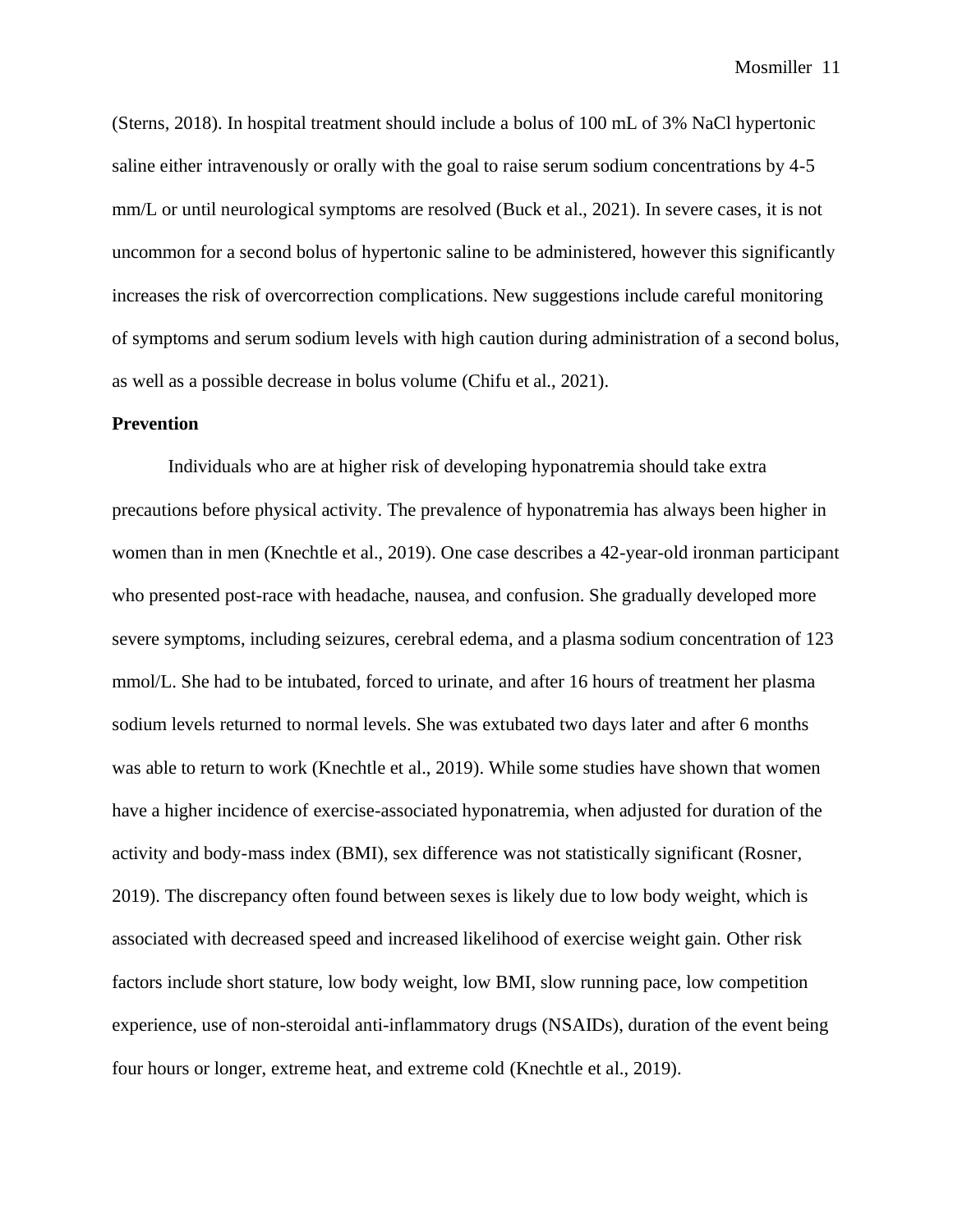The most straightforward prevention method to reduce the risk of developing hyponatremia is strategic hydration. The danger of endurance activities is the prior impression to drink as much as possible in order to avoid dehydration (López de Lara et al., 2021). Overconsumption of fluids is one of the main causes of hyponatremia, making appropriate hydration during exercise extremely important. In one study, ad libitum drinking, or drinking as much and as often as desired, was encouraged. Out of 28 participants, only one developed a mild form of hyponatremia that was asymptomatic (Nolte et al., 2019). In a study where endurance athletes were educated on hydration strategies before a race, only 1.6% of athletes developed hyponatremia after the event, which was very mild (134 mmol/L) (López de Lara et al., 2021). These results show that by educating athletes prior to endurance events on proper hydration strategies and the importance of only drinking upon thirst, most cases of hyponatremia can be prevented. According to the National Athletic Trainer's association, individuals participating in strenuous physical activity should monitor their weight before and after exercise to ensure that there is no excess fluid intake that exceeds the weight that is lost during activity (McDermott et al., 2017). On an individual level, hydration status can be evaluated through personal cues such as thirst sensation, urination frequency, and urine color. These factors should be investigated before strenuous physical activity to inform the individual on their hydration status to avoid hypohydration or hyperhydration. (McDermott et al., 2017). Because fluid loss during exercise is highly variable between individuals, developing a personal hydration plan is important in prevention of hyponatremia (Rosner, 2019)

Non-hydration related strategies for hyponatremia prevention are minimal but can be useful for individuals when preparing for endurance activities. Recent studies have examined effect of sodium intake during endurance exercise to see if supplementation can prevent the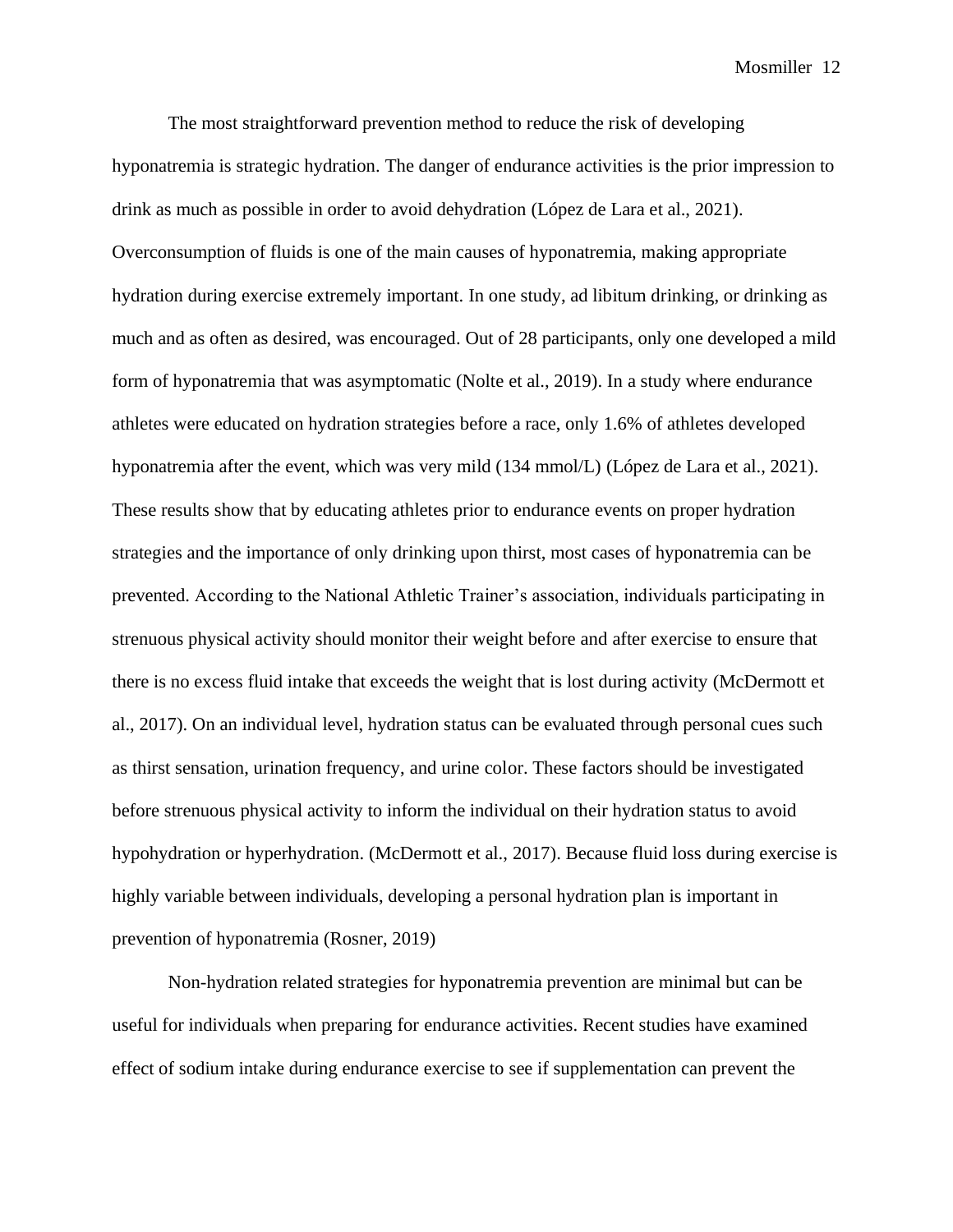development of hyponatremia. Sodium supplementation has become a common practice among endurance athletes in an attempt to prevent muscle cramping, dehydration, and reduce nausea (Hoffman & Stuempfle, 2015). Unfortunately, sodium intake during exercise is not correlated with reduction of nausea or prevention of muscle cramping, dehydration, and hyponatremia (Hoffman et al., 2015). Glycerol is another commonly consumed supplement before exercise to aid in prolonging exercise that would otherwise be shortened by dehydration. Glycerol increases water retention and plasma volume, ultimately leading to a decrease in plasma osmolality. This can worsen the effects of overhydration if combined with excessive water intake, and should be used with caution to avoid hyponatremia (Armstrong, 2021).

#### **Conclusion**

Hyponatremia is the most common exercise-associated electrolyte imbalance that is lifethreatening, yet highly preventable (Hew-Butler et al., 2008). While the condition is associated with a complicated etiology, the largest contributor to exercise-associate hyponatremia is overhydration (Rosner, 2019). Education of athletes, coaches, first responders, and physicians on appropriate prevention techniques and treatment options are important moving forward. This should include information about the consequences of dehydration and fluid overload, hydrationmonitoring strategies including pre- and post-exercise weight measurements, scheduling to allow for optimal hydration, and environmental influences on fluid intake (McDermott et al., 2017). Those who present with mild to moderate symptoms of hyponatremia should seek the advice of their physician regarding treatment, and severe symptoms should be treated with one or more boluses of hypertonic saline in a clinical setting (Hew-Butler et al., 2017). Adjustment to guidelines for prevention measures and treatment may improve incidence and mortality rates associated with hyponatremia (Hew-Butler et al., 2017).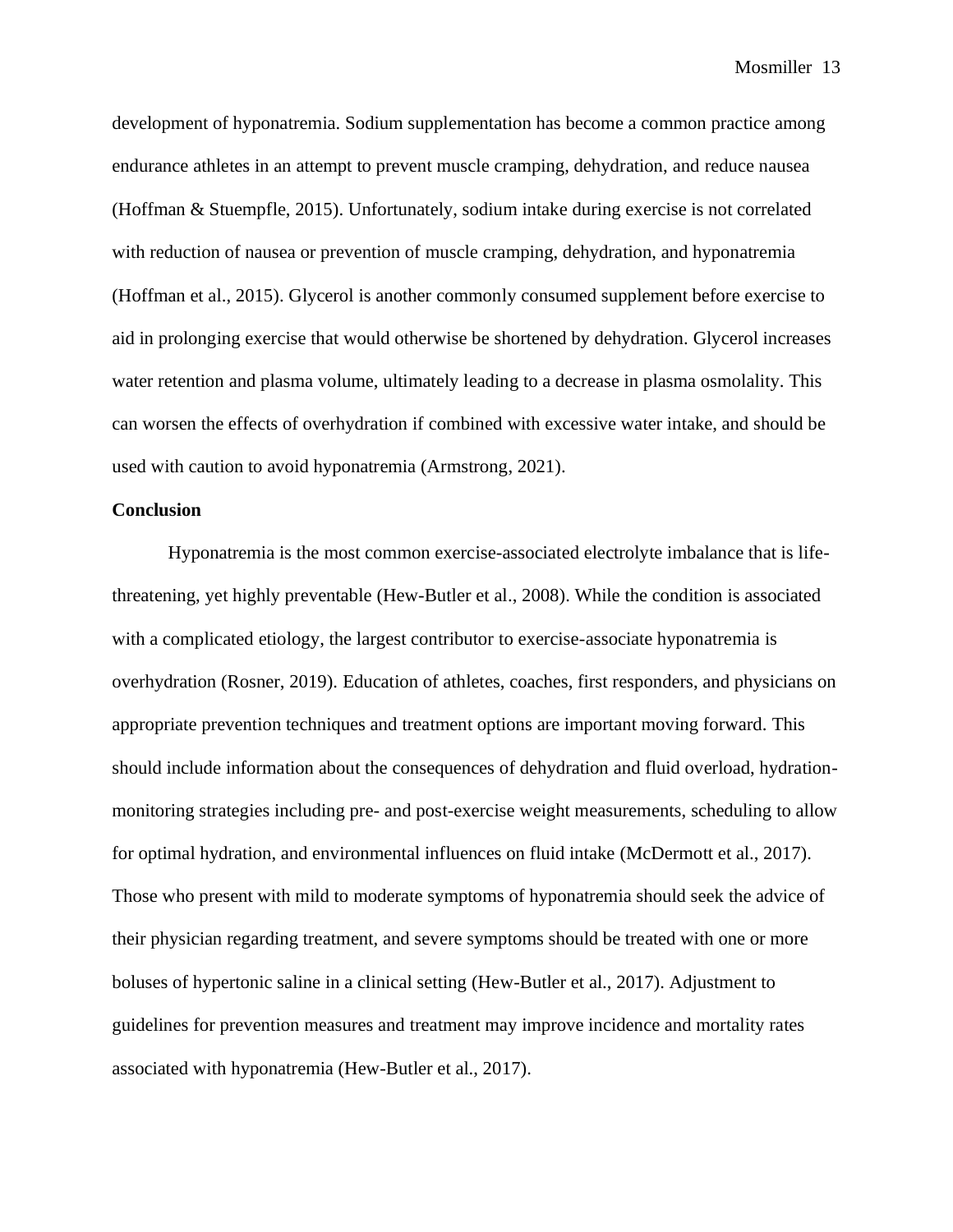#### **References**

- Armstrong, L. (2021). *Rehydration during Endurance Exercise: Challenges, Research, Options, Methods*. *13*(3). https://doi.org/10.3390/nu13030887
- Buck, E., Miles, R., & Schroeder, J. (2021). Exercise-Associated Hyponatremia. In *StatPearls*. StatPearls Publishing. https://www.ncbi.nlm.nih.gov/books/NBK572128/

Burst, V. (2019). *Etiology and Epidemiology of Hyponatremia*. *52*, 24–35.

- Chifu, I., Gerstl, A., Lengenfelder, B., Schmitt, D., Nagler, N., Fassnacht, M., & Weismann, D. (2021). *Treatment of symptomatic hyponatremia with hypertonic saline: A real-life observational study*. *184*(5), 647–655. https://doi.org/10.1530/EJE-20-1207
- Hew-Butler, T., Jordaan, E., Stuempfle, K., Speedy, D., Siegel, A., Noakes, T., Soldin, S., & Verbalis, J. (2008). *Osmotic and nonosmotic regulation of arginine vasopressin during prolonged endurance exercise*. *93*(6), 2072–2078. https://doi.org/10.1210/jc.2007-2336
- Hew-Butler, T., Loi, V., Pani, A., & Rosner, M. (2017). *Exercise-Associated Hyponatremia: 2017 Update*. *4*, 21. https://doi.org/10.3389/fmed.2017.00021
- Hew-Butler, T., Rosner, M., Fowkes-Godek, S., Dugas, J., Hoffman, M., Lewis, D., Maughan, R., Miller, K., Montain, S., Rehrer, N., Roberts, Wi., Rogers, I., Siegel, A., Stuempfle, K., Winger, J., & Verbalis, J. (2015). *Statement of the Third International Exercise-Associated Hyponatremia Consensus Development Conference, Carlsbad, California, 2015*. *25*(4), 303–320. https://doi.org/10.1097/JSM.0000000000000221
- Hoffman, M., & Stuempfle, K. (2015). *Sodium Supplementation and Exercise-Associated Hyponatremia during Prolonged Exercise*. *47*(9), 1781–1787. https://doi.org/10.1249/MSS.0000000000000599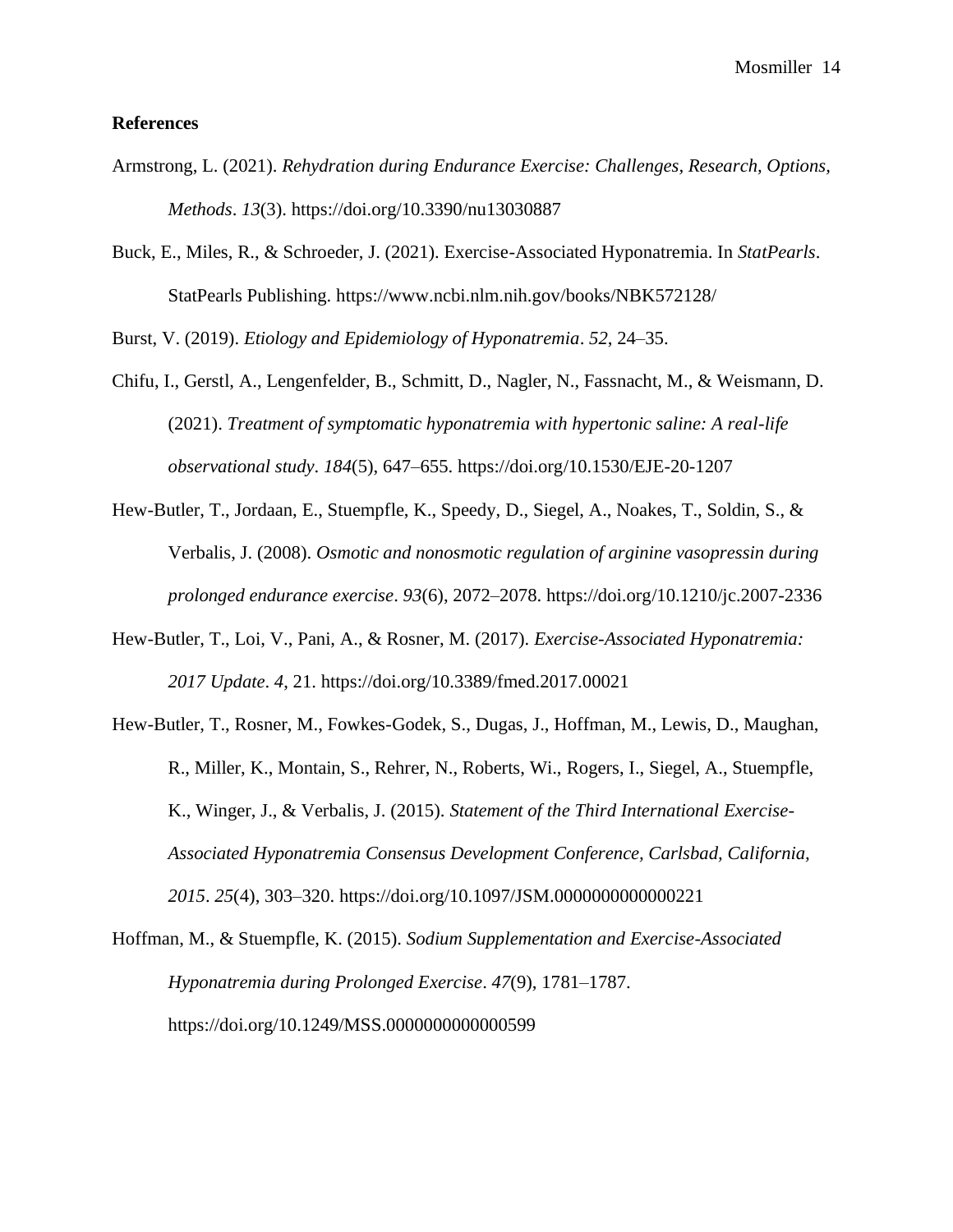- Hoffman, M., Stuempfle, K., & Valentino, T. (2015). *Sodium Intake During an Ultramarathon Does Not Prevent Muscle Cramping, Dehydration, Hyponatremia, or Nausea*. *1*(1), 39. https://doi.org/10.1186/s40798-015-0040-x
- Hoorn, E., & Zietse, R. (2017). *Diagnosis and Treatment of Hyponatremia: Compilation of the Guidelines*. *28*(5), 1340–1349. https://doi.org/10.1681/ASN.2016101139
- Kheetan, M., Ogu, I., Shapiro, J., & Khitan. (2021). *Acute and Chronic Hyponatremia*. *6*. https://doi.org/10.3389/fmed.2021.693738

Knechtle, B., Chlíbková, D., Papadopoulou, S., Mantzorou, M., Rosemann, T., & Nikolaidis, P. (2019). *Exercise-Associated Hyponatremia in Endurance and Ultra-Endurance Performance—Aspects of Sex, Race Location, Ambient Temperature, Sports Discipline, and Length of Performance: A Narrative Review*. *55*(9), 537. https://doi.org/10.3390/medicina55090537

- López de Lara, D., Ruiz-Sánchez, J. G., Cuesta, M., Seara, G., Calle-Pascual, A. L., Rubio Herrera, M. Á., Runkle, I., & Verbalis, J. G. (2021). *Exercise-Induced Hyponatremia: An Assessment of the International Hydration Recommendations Followed During the Gran Trail De Peñalara and Vitoria-Gasteiz Ironman Competitions*. *8*. https://doi.org/10.3389/fnut.2021.781229
- McDermott, B., Anderson, S., Armstrong, L., Casa, D., Cheuvront, S., Cooper, L., Kenney, L., O'Connor, F., & Roberts, W. (2017). *National Athletic Trainer's Association Position Statement: Fluid Replacement for the Physically Active*. *52*(9), 877–895. https://doi.org/10.4085/1062-6050-52.9.02